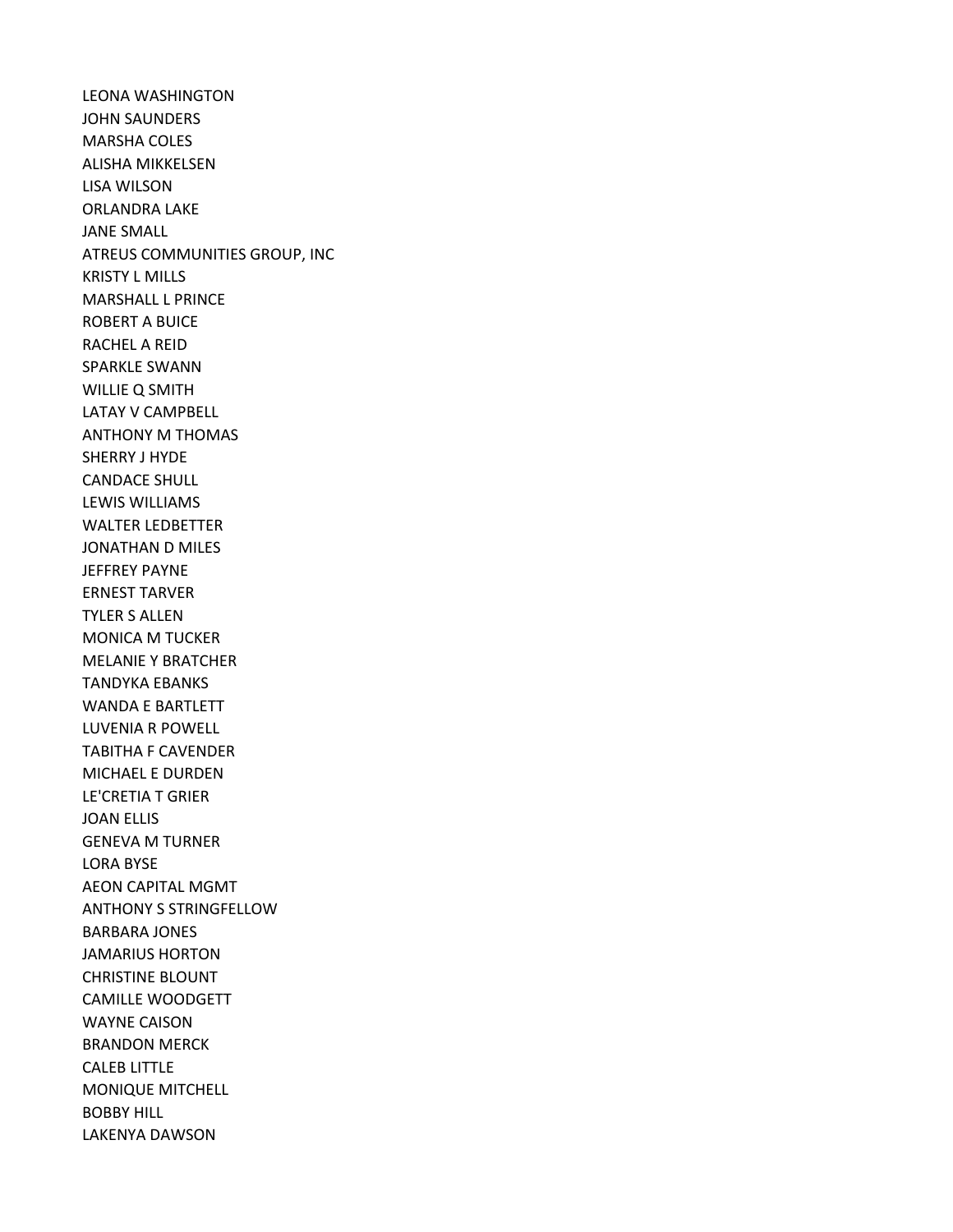MARILYN Y MANUEL MR BERRY TSHIBANDA CECILY JACKSON PIT BOSS BBQ EXPRESS ROSEANN JOHNSON DANIELLE ORR CRYSTAL MURILLO TIKISHA D WEEMS CHRISTOPHER J BALLARD REYNA MARIA SALAS ALMA SANCHEZ CHUCK REED BROOK BARNETT MAJISS HARRIS ADDIS ROBINSON ANDREA BROWN-WALKER CARMELL M SCYOC QUATANAH M BROADUS ANTHONY O CARTER JR SEAN J PATRICK CHARLES GIBSON FATIMA FAME AMBER L MCCASKILL VERA BRYANT JAIMMILLE ALI WENCESLAO JIMENEZ MARQUINA LISA L LAMBERT JOHN M SIZEMORE ROSHONDA COLBERT JOSE GONZALEZ COILE ANDERSON KINGSLEY B COLEMAN SHAWONDIA JOHNSON LINDA H TOOKES VALENCIA WALLACE BRANDELYN REED LEIGH CLARK ANTHONY LITTLE APRIL HANRIGHT FELTON A LOVETT MARESHIA ROBINSON LHP INVESTMENTS INC LEROY BASS III FRANCES YOUNG B. XQUISIT LLC CAL HINES COURTNEY HUMPHRIES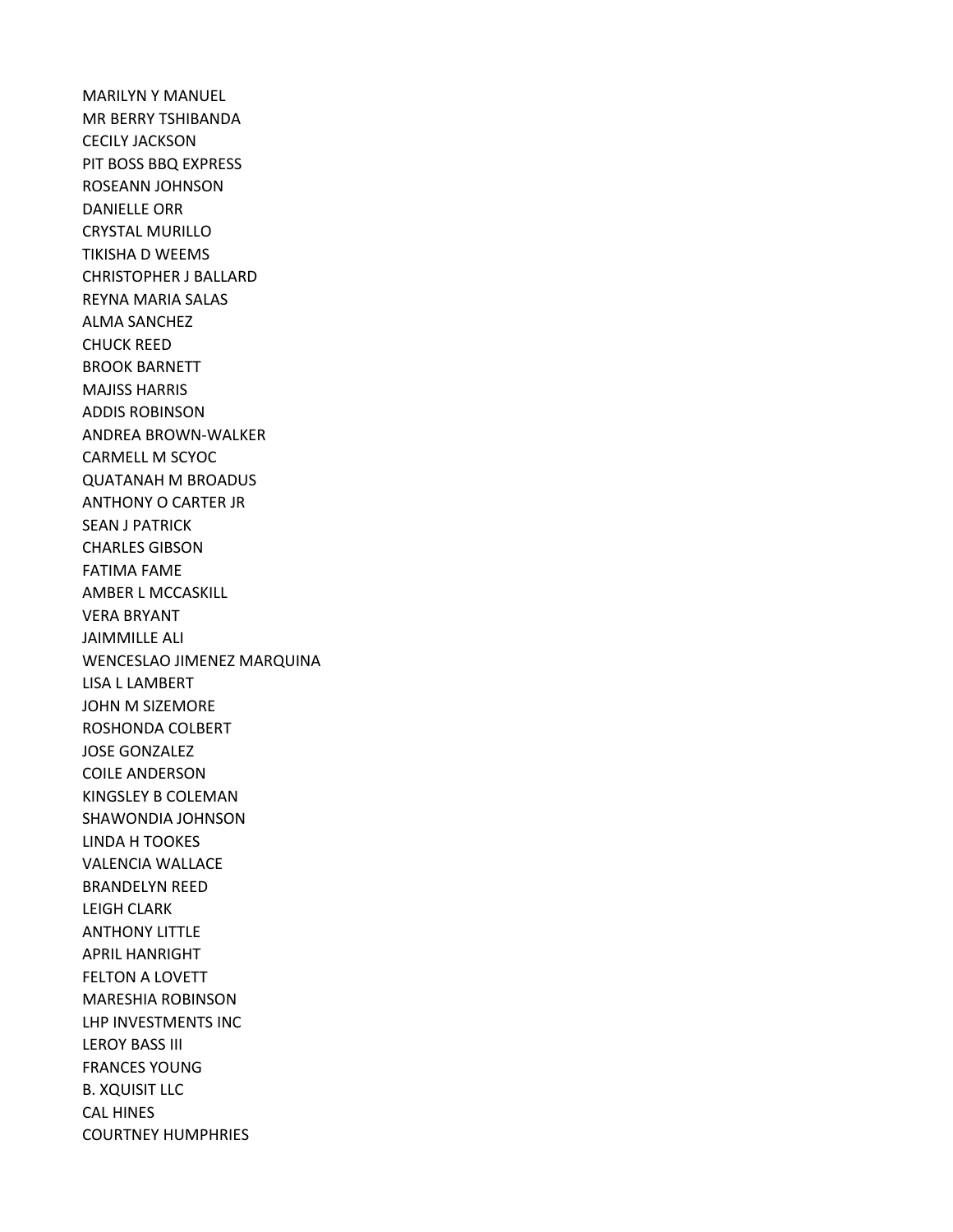SHIRLEY FINNEY KATHY GARDNER LAKENDRIC S DAVIS ALEXANDER BROWN AQUIL WARD MIYUCCA BOSWELL STEPHEN MORTON TREVOR RICHARD STACIE OBRYANT ELEAZAR CORDOVA GONZALEZ JENNA L MAJOR THOMAS JOHNSON III BILLY SHEPHERD BOBBY J STARKS JR KADYLENE JAMES JEZEBEL ESCALERA GLORIA HAMMETT TIMOTHY MULLENNIX BEULAH M WALKER KIMBERLY W KIRKLAND JOHNNY WALKER CURTIS HAYES SHONA C SHAW TAWANDA D GODINE CHRIS R KATZMARK WADESWORLD INC JOHN DILLARD MISTY F SHIELDS KRYSTLE M KEYS DINA WHITTINGTON ADAM D SHEFFIELD ANGIE KING RODRIGO SILVA JACOB B ANGLIN CHRISTYKENITHTHOMPSON, LLC KATHRYN MONEY JIRAH SKIPPER EARNESTINE REID KETTLEY GRAY CLENTON JACOBS DARRYL L TUCK SARALYN PAPPAS DARRICK DURRETT BREANNA BANKS J JACKSON REALTY MANGEMENT WENDELL H BENNETT REBECCA D TUMLIN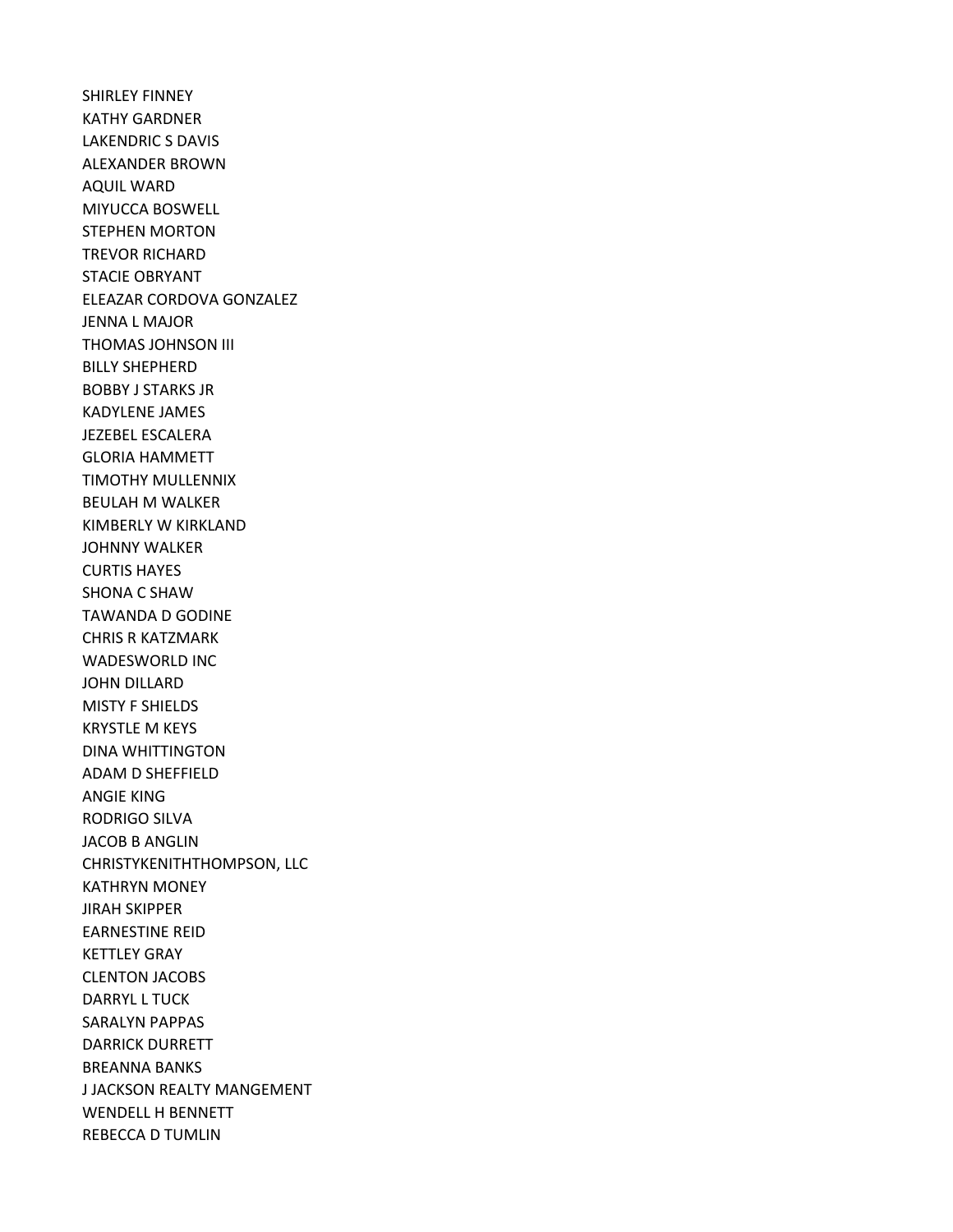KENVILL RODNEY FADYA A MENARD DAVID B GARRISON RASHAD A MORRIS MARVIA CHIN AMY HAMBRICK JOHN SHREVES CAITLYN PORTER JARMARCEUS SWAIN GEORGE CHARLES SHIMARIS EASON NICHOLE POTTER ARSHAE BORDERS EILEEN HENRY MATSAEL FORD MERRIT HOMES OSCAR CORDOVA CHRISTINE H ELLERBEE STEVEN A CARDONA DIAZ CINDEE E WAYT CARLOTA J MEJIA MANUEL DAVADI GLEN REYNOLDS BRIAN CAIN LATRACIA T HOOKS VALERIE A MOFFETT SABINO S MORENO ANGELA M TOOF STACY T RUTLEDGE ANZAH IMRAN JEREMY P BROWN JAMES L SMITH ANGELIA ROBINSON KELVIN K CHENAULT COREY STARKS TABITHA BURNS SHUNDREKA JAMISON TERRELL E KEMP RAYMOND COLVARD CECLIE BENEDICT ADRIAN C JACKSON DEMILO JOHNSON TIFFANY STUDDARD SOLOMON GILMORE YARITZA MARTINEZ KAYLEE TILLMAN KRYSTAL M MEDLEY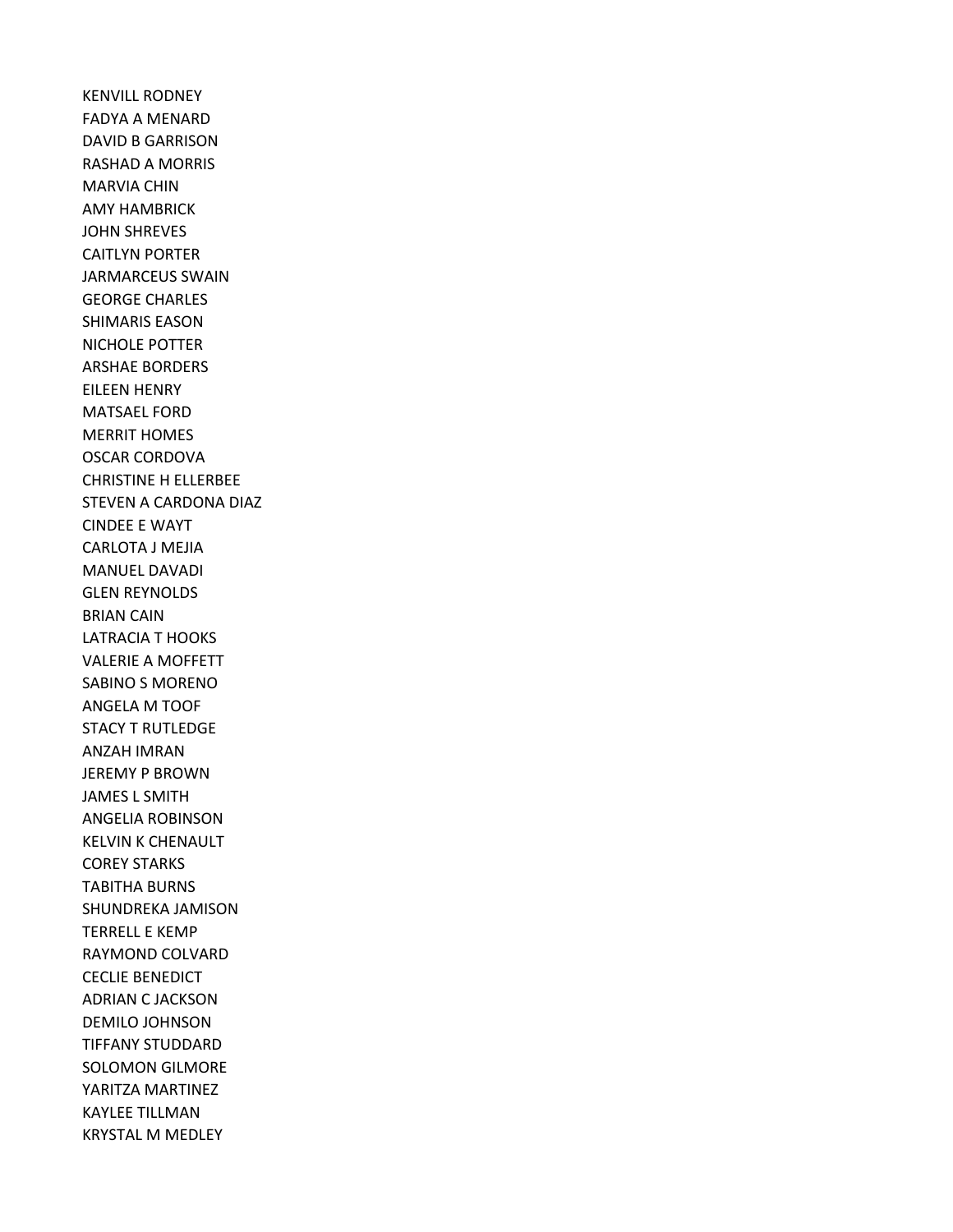SOUTHERN WILLOW PROPERTIES RIKIYA GUMBAYTAY SYRETHA TRAYLOR CYNTHIA SANTOS MARY L MITCHELL HAZEL D DAVIS LIDIA Y HERNANDEZ ESTEBAN HELEN BRIDGEMAN ASHLEY GILBERT ERIKA THOMAS JAMAL N HANDY DOMINIQUE SMITH SAMORA KENNEDY DOMINICK SIMMS DANITA E BAKER ROGERS CARR CAMAY BANKS TERRY C KING OSCAR VALDEZ SAMANIEGO NYELAH GITTENS JASMINE A DEBRUCE BRYTTANY ECHOLS ESTER CLARK RICHARD D SANDERS JESUS MARTINEZ BRETT G WISE ADAM YOUNG MICHAEL REEVES HENRY F RUTHERFORD BALOLE KABIKA ROGER SIMMONS TRALINSHAY MOORE MORGAN JACOBS CHARITY WALKER VANCE ADAMS ALEXIS M BARNES CYNTHIA HALL CYNTHIA A KAHLE CEDRIC DUNHAM SHANYGNE WALKER MARQUEZ BIGBY KIMBERLY L SCHRECENGOST GLORIA J SMITH HEATHER WITTEN SELENA C SIMPSON BRANDEE COLBERT DARNELL LASHLEY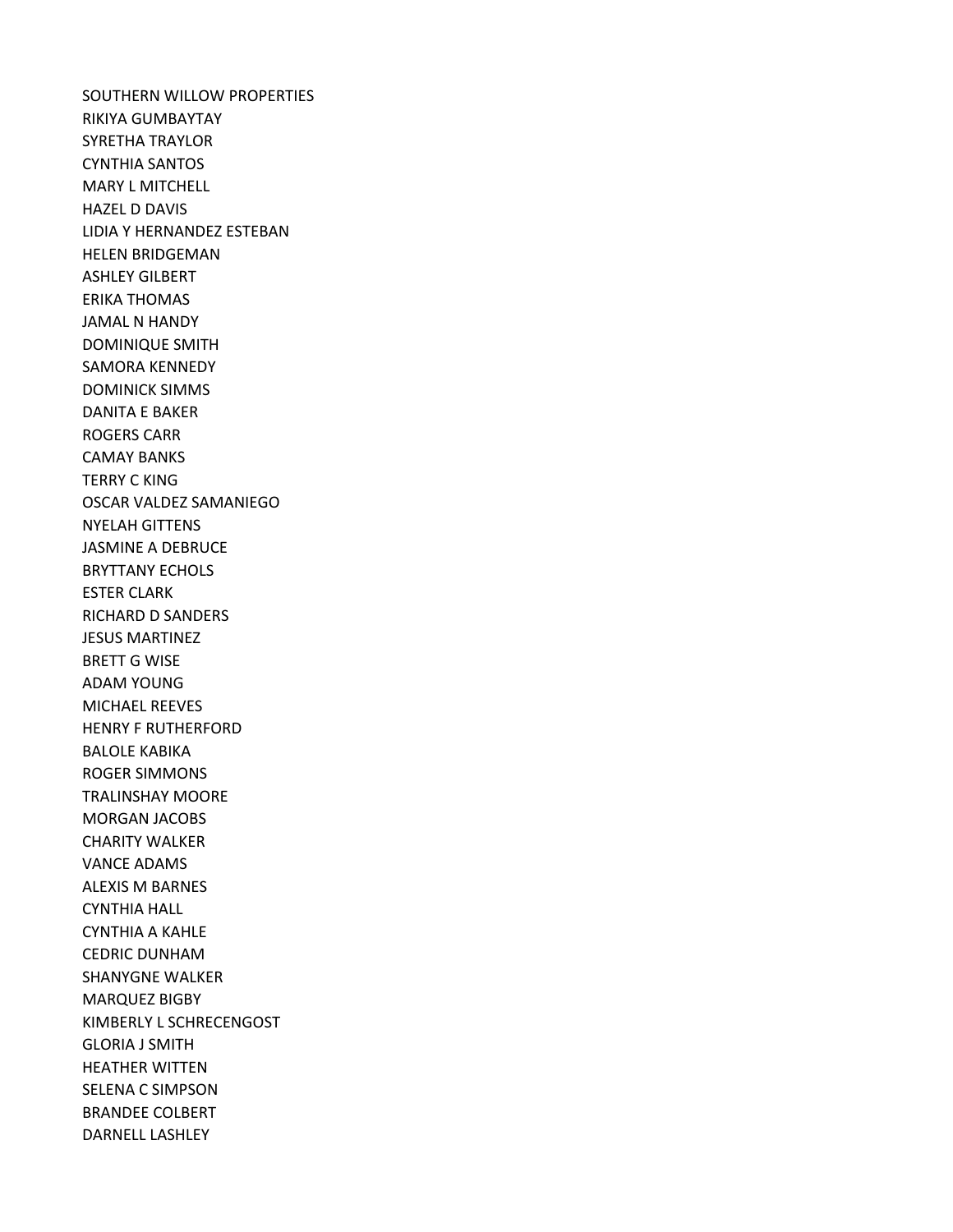TYISHA R SMITH JUNIE BRUTUS FRANKLIN DALIEH JR CHRISTINE SANDERS-ROBERTSON

NEHEMIAH EMPOWERMENT GROUP MIN JAMES BRAXTON ERIC CROWDER NICOLE HERNANDEZ CHE LANG TALYSHA TOBIAS JOSHUA BRYANT TRACEY MIDDLEBROOKS WILLIE GIBSON RICHARD K HUMPHREY III KARL CLOPTON JR NISHA ALBERTY BRITTANY WATKINS CYNTHIA WEEMS KENNETH HURST CARLINGTON MARSH LASHREE FINCH ISSAC M JONES CAREY M SANDS IMANI BETHEL JESSICA HUSE CHARDARNAY A SIMMS DAVID J MCAFEE AXEL MENDOZA ARROYO TACORIEN LOWE HAROLD NEAL ANGEL TURNER JAMES C BRANNON RONIQUE D STEPHENS BRITTANY LOCKETT SHAQUOYA REDDING MARIAMA CONTEH MYRNA A ELLIS LAURA L COWAN CRYSTAL OLIVER

SAFE FUTURE REAL ESTATE INVESTMENTS STEPHANIE CRAFT GREGORY L BATES MARGINA RICKETTS RUBENIE C STIMPHIL SANDRA C DELAURENTYS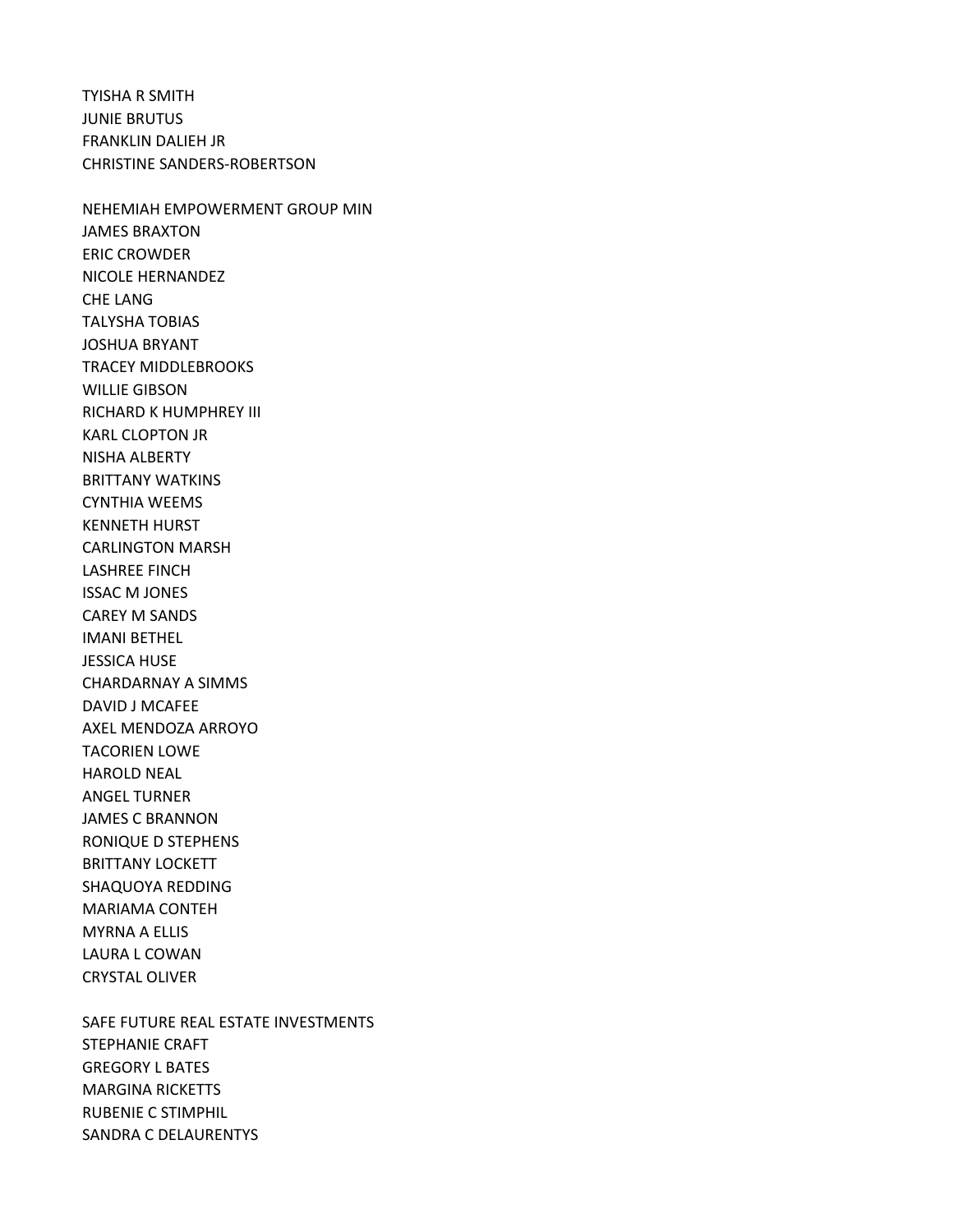BENJAMIN D CRIDER JAZMYN HARRIS CARLA THOMAS RAYMOND E BOONE NATHAN CERIOTTI AYANNA LUNDY STEPHEN P CARDINAL RONISHA LEAR PATRICK WEST DUNSTAN D TOWNSEND JR KALEIGH M HEWITT CARLTON RISHTON JASON JOHNBAPTISTE LESLIE R BELL HUGO ANTUNEZ BRYCE C DAWSON AIMI ROZIER KEON TYNDALL EDGAR PORTILLO CHERITA BARNES TATYANA BROWN RICHARD FLETCHER ANIA S DAVIS MECHITALA M REID SHECOYA SMITH ZAKIYA DEJESUS TABATHA WINSTON JAZMINE T DAVIS HARRY WILLIAMS TAYLOR LUCAS KHADEEN C LUGG THERESA G THOMPSON LE'KRISHA R SKINNER TONYA M WOOD YOLANDA WILLIAMS CHELSEY C ALLEN STONECREST CAPITAL PARTNERS LLC

CONSTRUCTION PARTNERS OF GEORGIA LLC DAVION WINDER PATRICIA E BRYANT ROBERT STANCIL IESHA FREEMAN GARREN WILLIAMS MDJB INDUSTRIES INC CHRISTOPHER R BROWN ANTONIO BROWN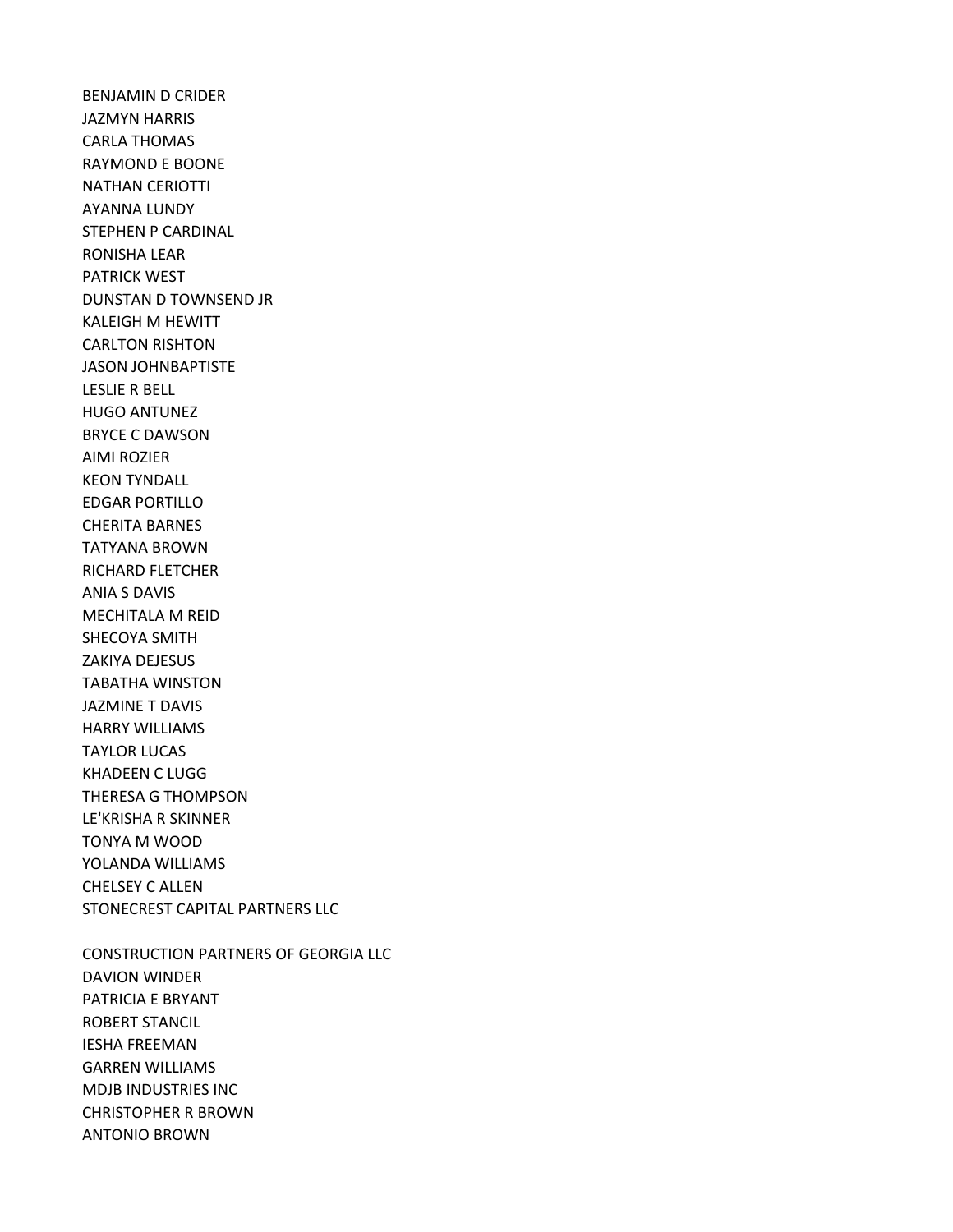AMANDA G RICKERT ICESLA JACKSON LAQUIQQUITA BUCKLES MICHAEL COBB TYZIA ROBERTS TIMOTHY BENNETT CYNTIA B EDWARDS JACOB DANIEL CHRISTINA TURNER BRIANNA K FLOWERS SHANICE BARLOW BRANDI THOMPSON AFTON SCOTT RASHARD ONEAL DERRICK R THOMAS TORIE SMITH SHALEIGH RAMOS LINDA B HARRELL GARRY PRICE BRIANA SEABRON DSHANTEL CUMMINGS MARY HOUSE NIKITA TARVER SHACAYNE JACKSON JHALIYAH M JACK GERALD R ALLEN DEBORAH D WILLIAMS DEMARCUS Q HANDLEY GABRIELLE WRIGHT KEYWANDA WEAVER QUANTAVIOUS WHITT SHAKYNA KING SEANEATRA MCGARITY FALLON N MAYS DOUBLE BARREL SMOKEHOUSE CHRISTIANA PHILLIPS TAMMIE Y SIMS MATTHEW DIAL DONNIE O HARDEMAN JANETTA D NEAL BRYAN WILSON REGINA L STORBRAUCK DAYVION C TONEY DIANE BOTTOMS MILDRED R KYZER CALVIN E JONES MARJORIE TODD-SPEIGHT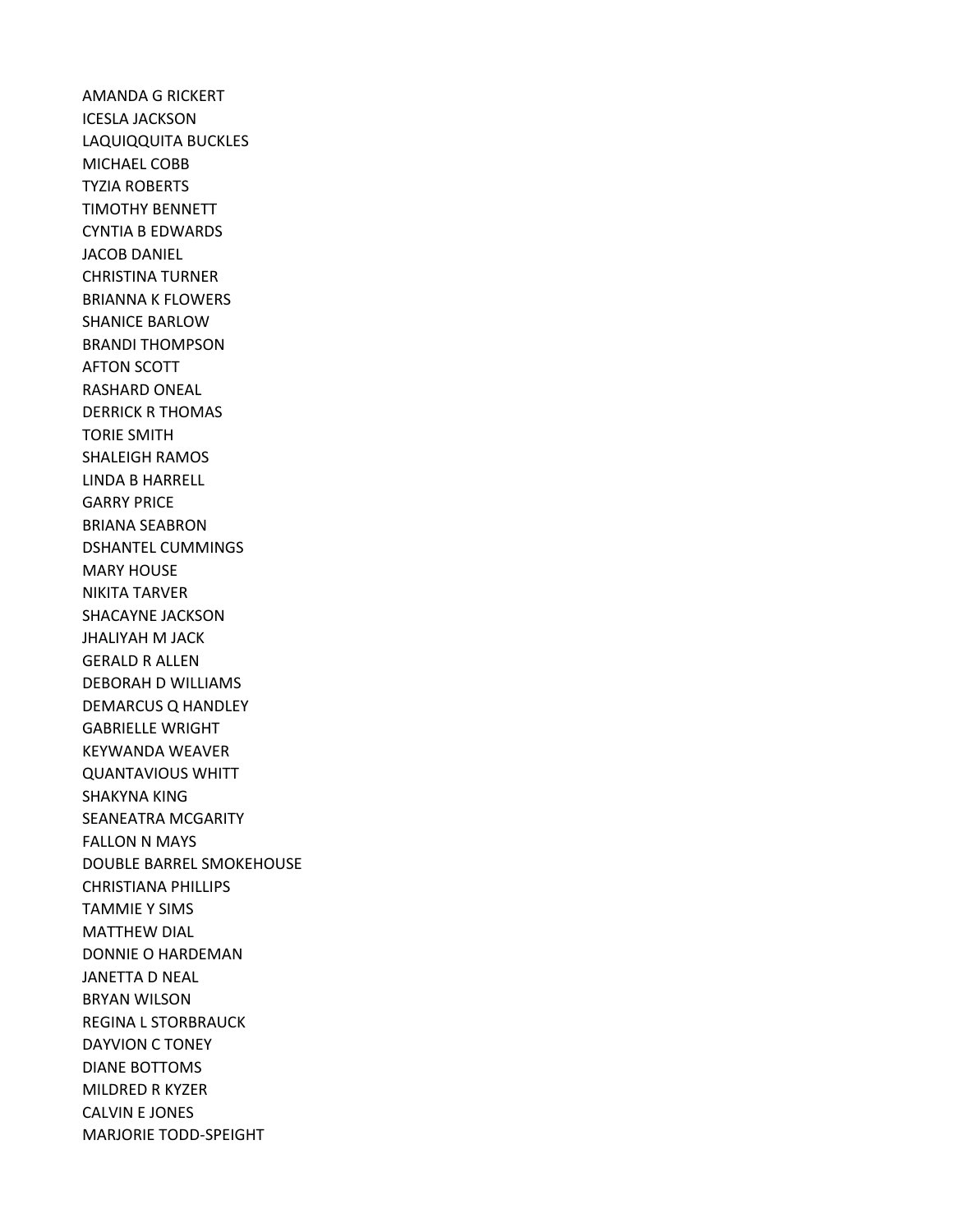KRISSY DILLARD MARSHANN D JOHNSON ANGELA ZIMMERMANN KRISTINA KLAW CARRIE A BELL TERESA M HAMMONDS JIMMY B BRUNO BRIAN BENTSEN KENT KEIRSEY SARA LANDRUM FRANK R DARITY WM L LEWIS VIRGINIA B SMITH BILLY EDWARDS SOSINA MIHRET PATRICE HERARD TAMEKA RAPER HELEN N JOHNSON RICHARD B BURDETT MARIE LEAZARD DAVID FITZGIBBON REBEKAH KIRKLAND SHERRI BOLTON HIGHLAND GOLF CLUB PATRICE HOWELL JUANITA WALLER WILLIE SPIVEY WILLIAM L HALL JR VANCE TRONE RONALD B LONG YOVANOCA BROOKS GLOGAS INC JERRY SINCLAIR NORMA C JOHNSON CATHERINE B HULL LOCKHART BUILDERS INC JOHN W CHAPMAN PETER MALLAY W D GIBBS ANGEL L HODGES DANNY J HUNTER CLARENCE F SESSIONS SUSAN PIERCY MICHAEL R VAUGHN CHARLES B BOLING WAYMON E BOWEN C L STEPHENSON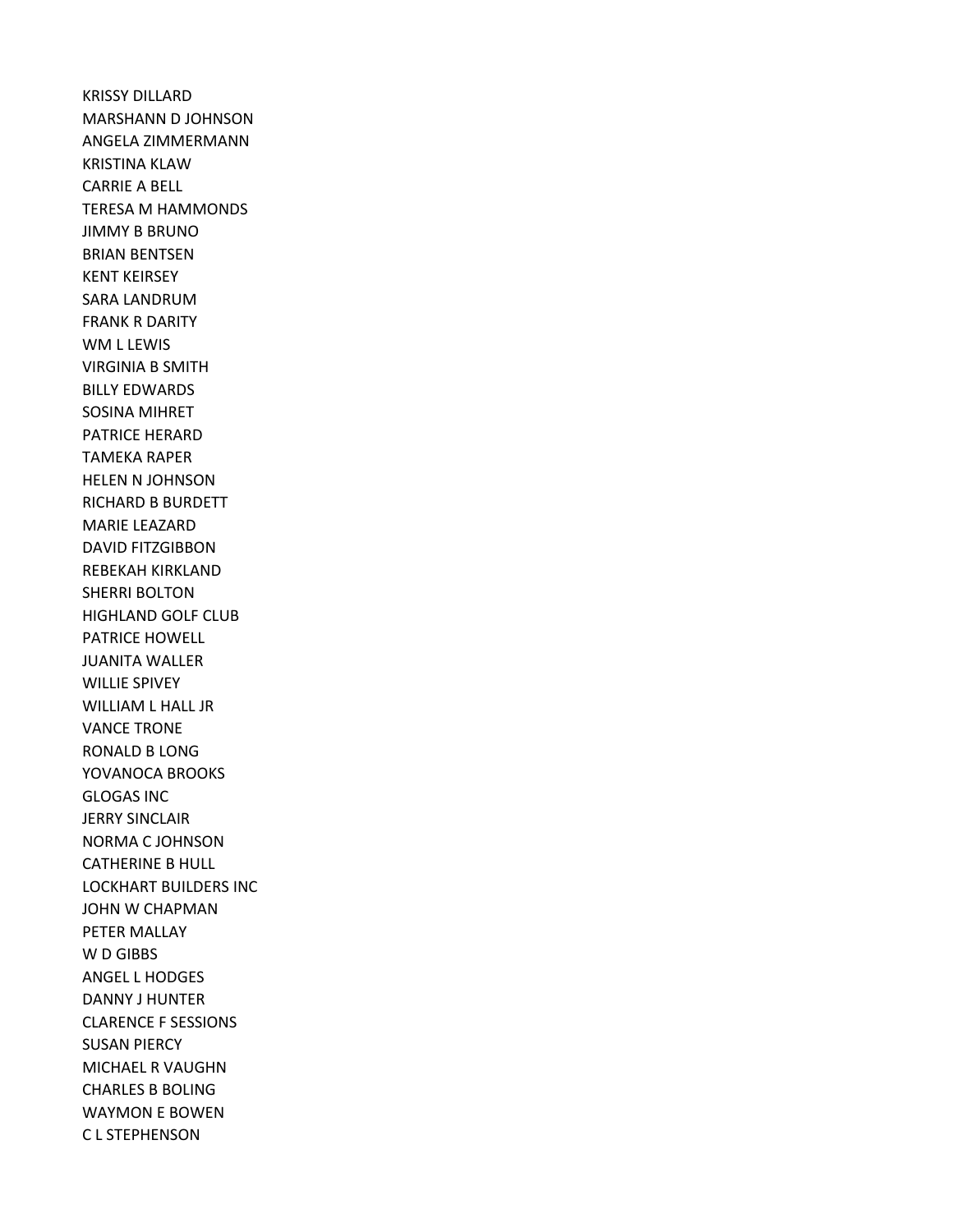ESTATE OF AMOS HALLFORD JOYCE E OMALLEY DANIEL MOORE OMAR DEGRACIA ALINE S MCDONALD JILLAN M HATCHETT RONALD K COLVIN MIKE WILLIAMS BETTIE B MILLER ELIZABETH D ASHLEY PATRICIA RUSSELL MARIE D DILLARD GAIL D FAUHL DENISE JOHNSON ESTATE OF LEWIS B SILVERS ROBERT C FREEMAN MELVIN T VAN HORN JR BRENDA K YEARWOOD JULI PARKER FAIRVIEW ATHLETIC ASSOC MS F BRADLEY SARA M CLEMENT STRICKLAND CONTRACTING INC ISAAC CORKER HARRY KILPATRICK DAVID HEWELL SCOTT K SCAGGS AURISTELA IRRIOLLA JACQUELINE R HUTCHINGS ORREN CROWTHER DRU PHILLIPPE NELDA S BUICE LUCINDA CRAWFORD JACK ROBINSON II FRANK PAWLOWSKI WENDY L ZIMMERMANN FIRST STATE BANK ERNEST BLALOCK MICHELLE M WILSON ROBIN SMALLWOOD TYRESA MITCHELL CROWDER LINDSAY PROPERTIES PATTY CARD JEFFREY D WALKER VERONICA A ELLINGTON TANYA R RAZOR TYRONE K SUMBRY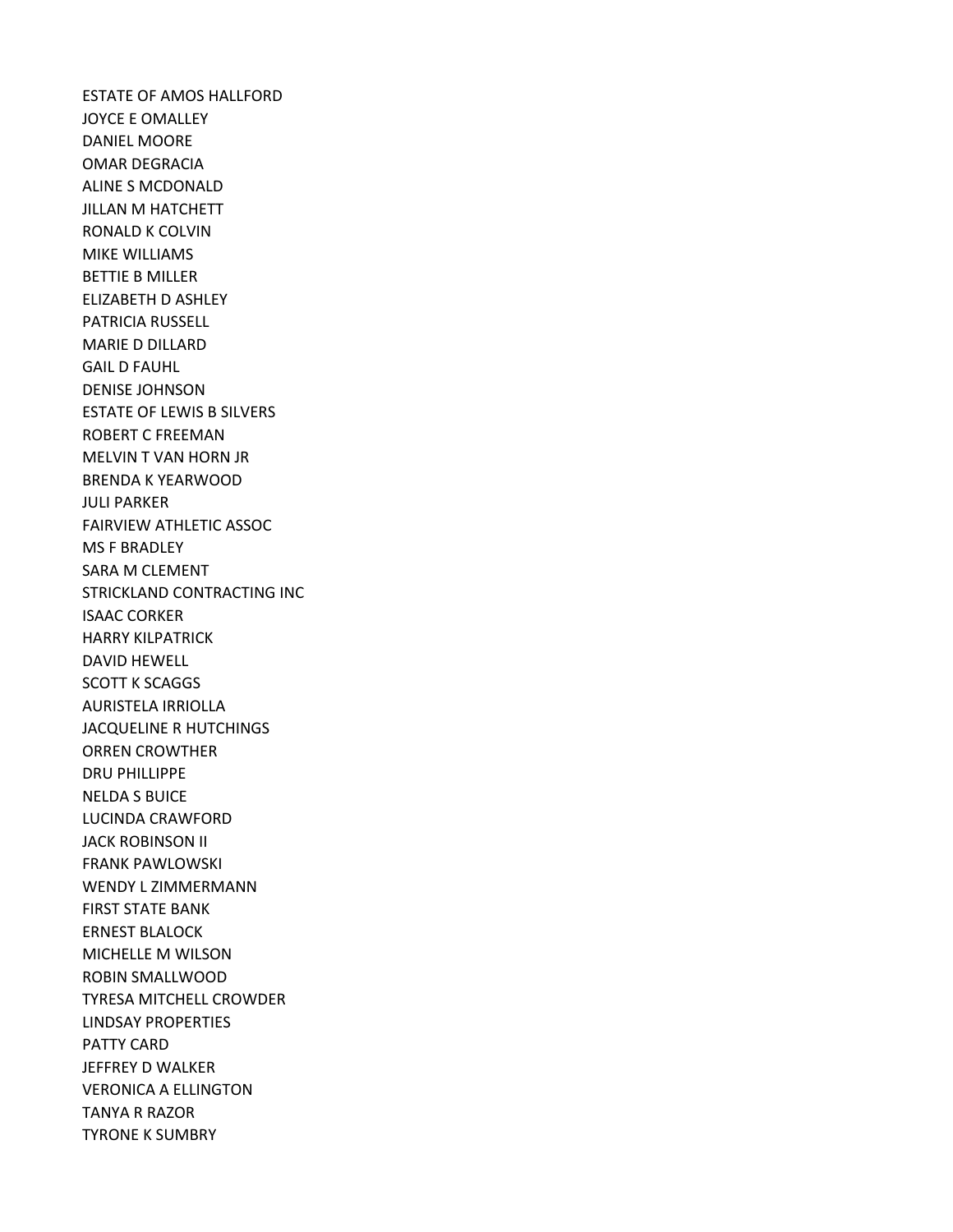CYRELLE T GEORGE LUTHER M VINTON TERESSA R THOMPSON RANDY BENNETT OSSIE SMITH ALOKE DUTTA LATONYA PLAS ROBIN B BENNETT MARION CARTWRIGHT GUILFORD G SAUNDERS MONICA DANIEL DANNY GARDNER RAYMOND ARTHUR CHARLES DAWES PATRICK F BENNETT KAMAATNU AYODELE DWIVIAS R WOODS LILLIE MCLEAN DANIELLE F PEREZ ANDREW D LIVINGSTON LEE BALDWIN RAY WARDLAW MAURICE ALLEN REBECCA COLTER JOHN W ROOKER ASSOC INC JENNIFER JONES FLORA V ALCANTARA DAWAN R ROGERS JOHN STRATMAN THEO E SMITH SHARON HALL ANN M WILSON MELYNDA REAGIN MICHAEL VENTURELLI JAMES HAND BILLY HOLLOWAY KATHARINE H SAMFORD MICHAEL GUDAITIS BOBBY G HOOD PATRICIA J GRAY CAROLYN CRISP ANNIE L CRUMBLEY NORMAN C HEYWARD MATTIE L JACKSON JAMAL AHMAD TONYA MCNEAL-JONES SHAWN BROWN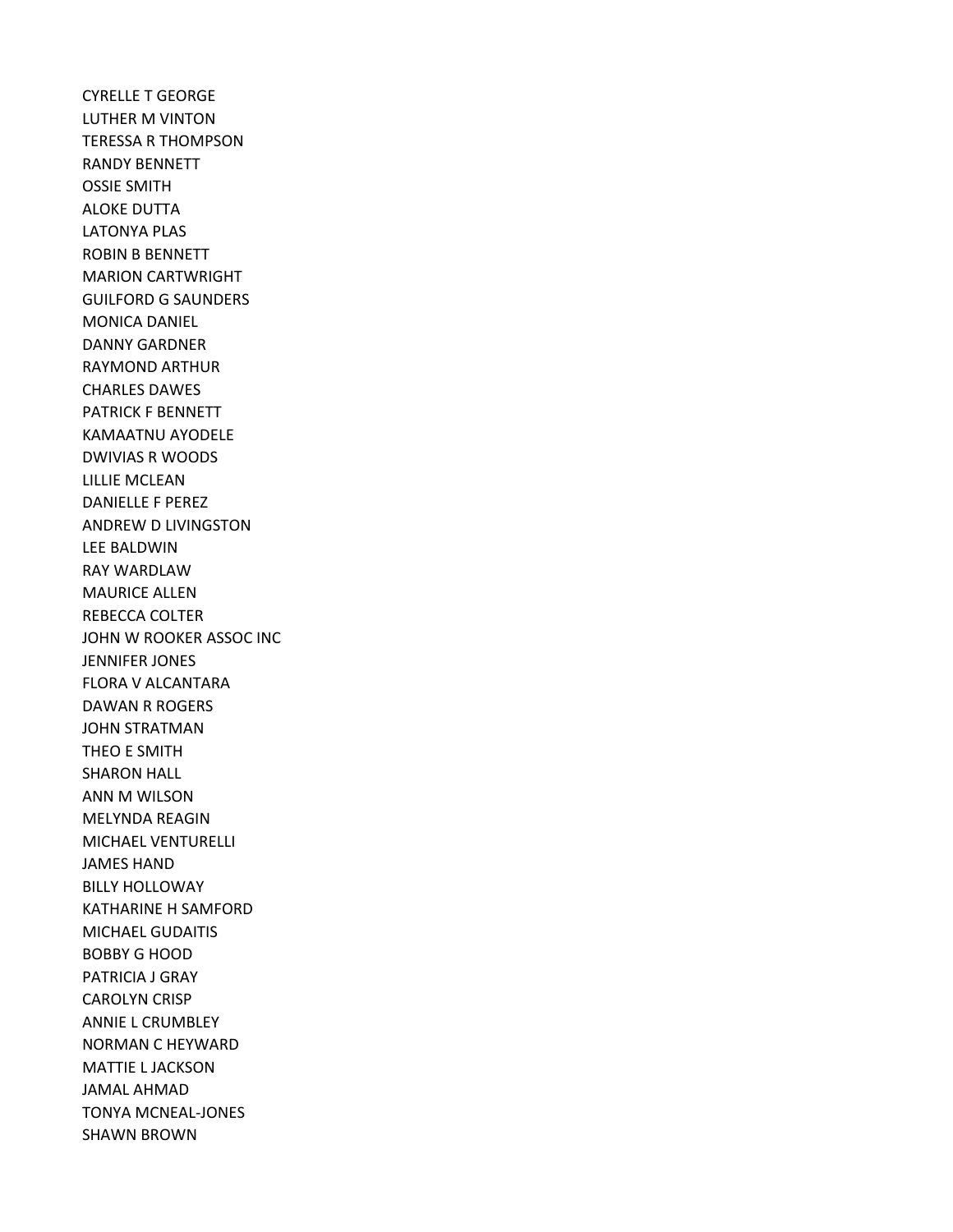RONNA GARRINGER RASHEEDAH HERNDON KENNETH R GREEN LINDSAY BAXTER TRACY C SMITH DEBORA DESSUM CASSANDRA HARRIS S.I.H. ENTERPRISES LLC MARCELLA GLASS ELAINE HURSEY JESSICA WATERS BETTY DRIGGERS SONIA CRUMBLEY HANGER RECYCLE SERVICES KARY KINMAN CAROL HAYES RAKESHA L SHANK LUIS E LEON MICHAEL H MCCOY CHARLENE FONTAINE CENETHIA A PARKER TIMOTHY J GUSTAFSON TERESA DURHAM CHRISTY L LUMMUS J F MOON PAMELA J GUTHARDT SHANE LOTH MATTHEW S GARRETT STACEY COCHRAN ALLISON STEPHENS-SMITH MARIA MARTINEZ RAYMOND A MARSHMAN JR KIMBERLYN D LEWIS DAVID SMITH ALBERTO J DELGADO MARIA CLARK RAYMOND GRAHAM STACY MCPHERSON ZACHARY KRAM CANDACE F WILSON ECHO JONES SAMINA BABWANI DAVID WILLIAMS JR CAROLE L PERRIMON TONYA R PATRICK MINDY T JENSEN LINDA G ROME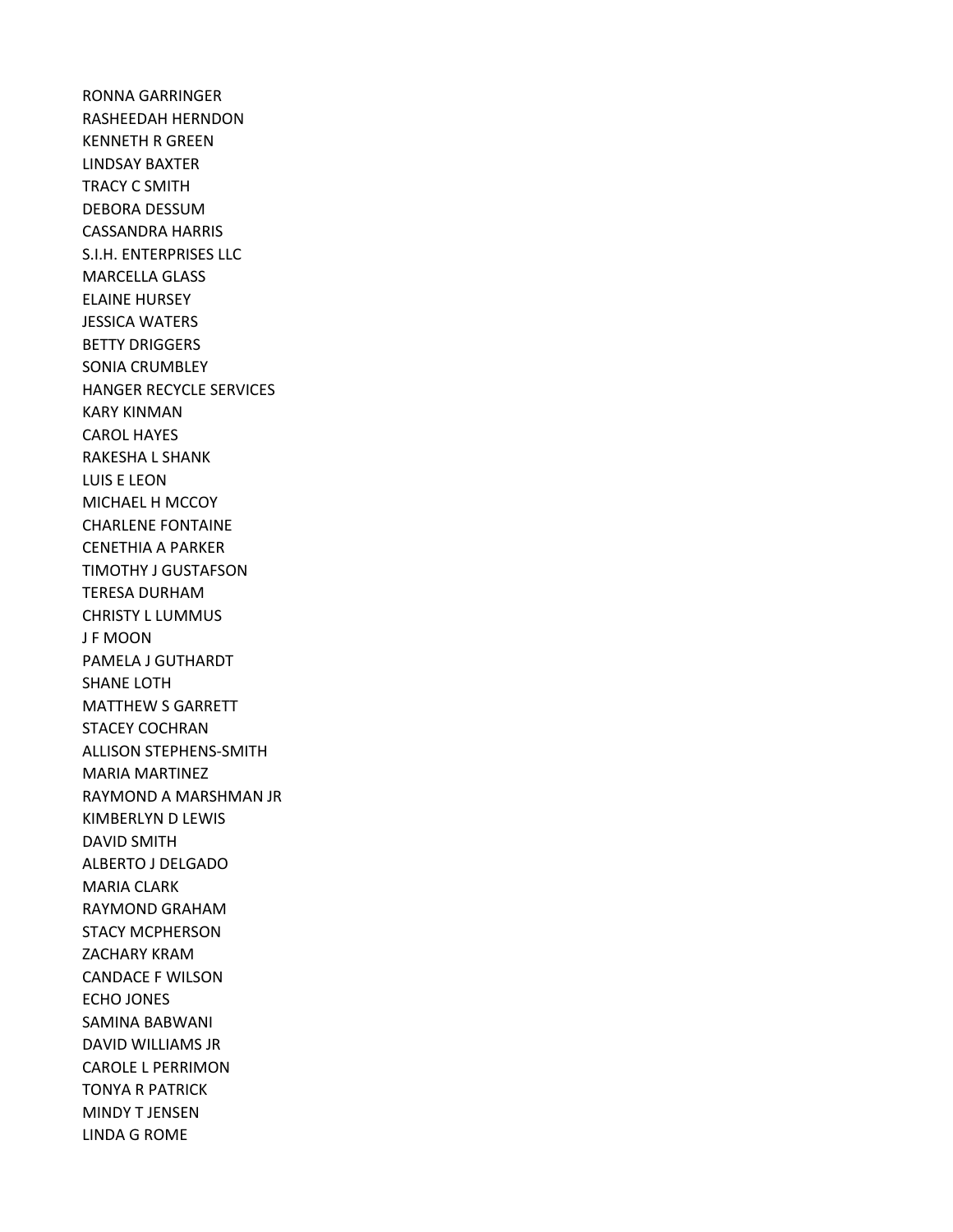KIMBERLY M WOOD JANET LEDFORD MICHELLE STEPHENS RHONDA R ALLEN JAMES P VERDA ROBERT L WILLIS MARGARET M BAUSE ARACELY MARTINEZ MARY PRESSLEY BUTLER BARRON JR MARIKA MILLER NORMAN A OWENS TERRY L STEPHENS JAMES RODGERS CONROY BELL GRACE L SHEFFIELD JOSEPH RICHARDS MICHAEL B FORD EDDIE POTTS EDWIN D ADAMS FRANK J WINDHAM SUSAN GAMLEN ESTATE OF JOHN STRIPLING MAE PRIDGEN THORNTON HOMES INC ANNIE L SCARBROUGH HAIR BRACADABRA INC MILLER CONSTRUCTION SVCS INC RUSSELL GUICE DEBI A SMITH RAY C COLLINS CLINT W HIGHTOWER DONALD JENKINS ANTHONY G CROWE KEVIN OLIVEIRA REV J SORROW SR PATRICIA ROPER-HUBBERT JOHN A MCGEHEE JR DONALD S BALDWIN SHERRY L TRAVER MARK V DONNELLY H B MILES JR DREW R LINK RICHARD W QUEEN ALVERNE FORD ROBERT GARNER JAMES STINSON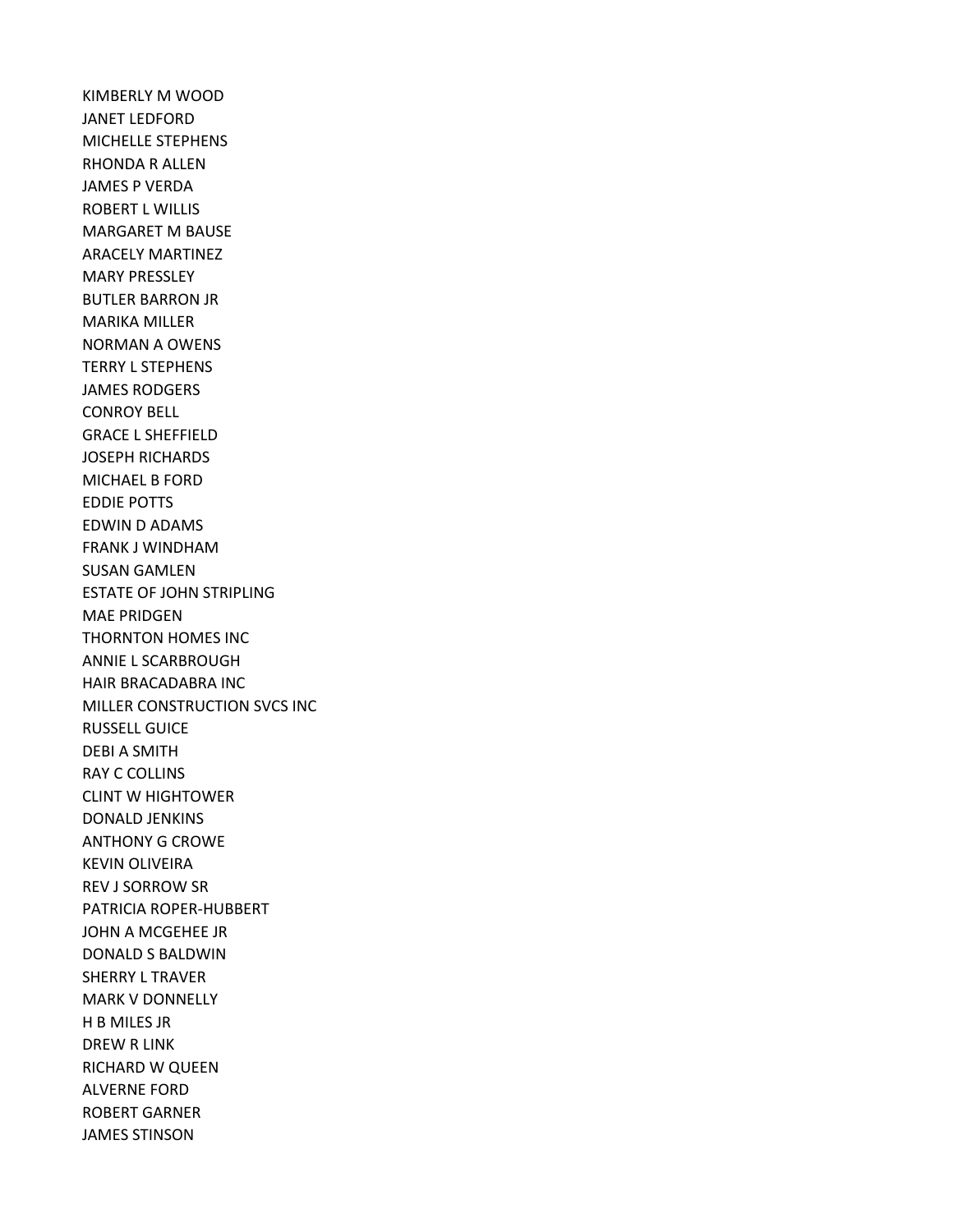WAYNE KELPEN JOHN K KLIMBACH ANDREA D HUDGINS TRACEY D DAVIS DAVID MASK TEFOND L DANIELS BRENDA K WELLHAM JAMES WILLIAMS MAUREEN O'GRADY WILLIAM F CREECH JR NORRELL SERVICES INC DANNY L BELL JOSEPH MAHDI GUS CHRISTIAN RAYMOND B HAGEN H B MILES SR BETTY L DAVIES LEONARD THORNTON EARL STALLWORTH WILLIAM S WALDO RONALD D BREISSINGER CYNTHIA JONES TAMMY SCOTT FARRELL KELLY JUDY R WATSON JANICE T KELLER W S MCDANIEL JR MAC A STODGHILL EMANUEL SESSION JOE E PARKER JERALD W WOOD LILLIE B BROWNING GREGORY N NORMAN JEAN P JONES LOUISE G MORRIS ALESIA PENNEY MARY GOYNES KERI REYNOLDS PRITCHETT GRIFFIN DEV ROSEMARY HYDE HARRIET NORMAN TED NEELY SR GAIL CRONIC RALPH E JONES DOUGLAS KING THERESE M WALKER JOEL L THOMAS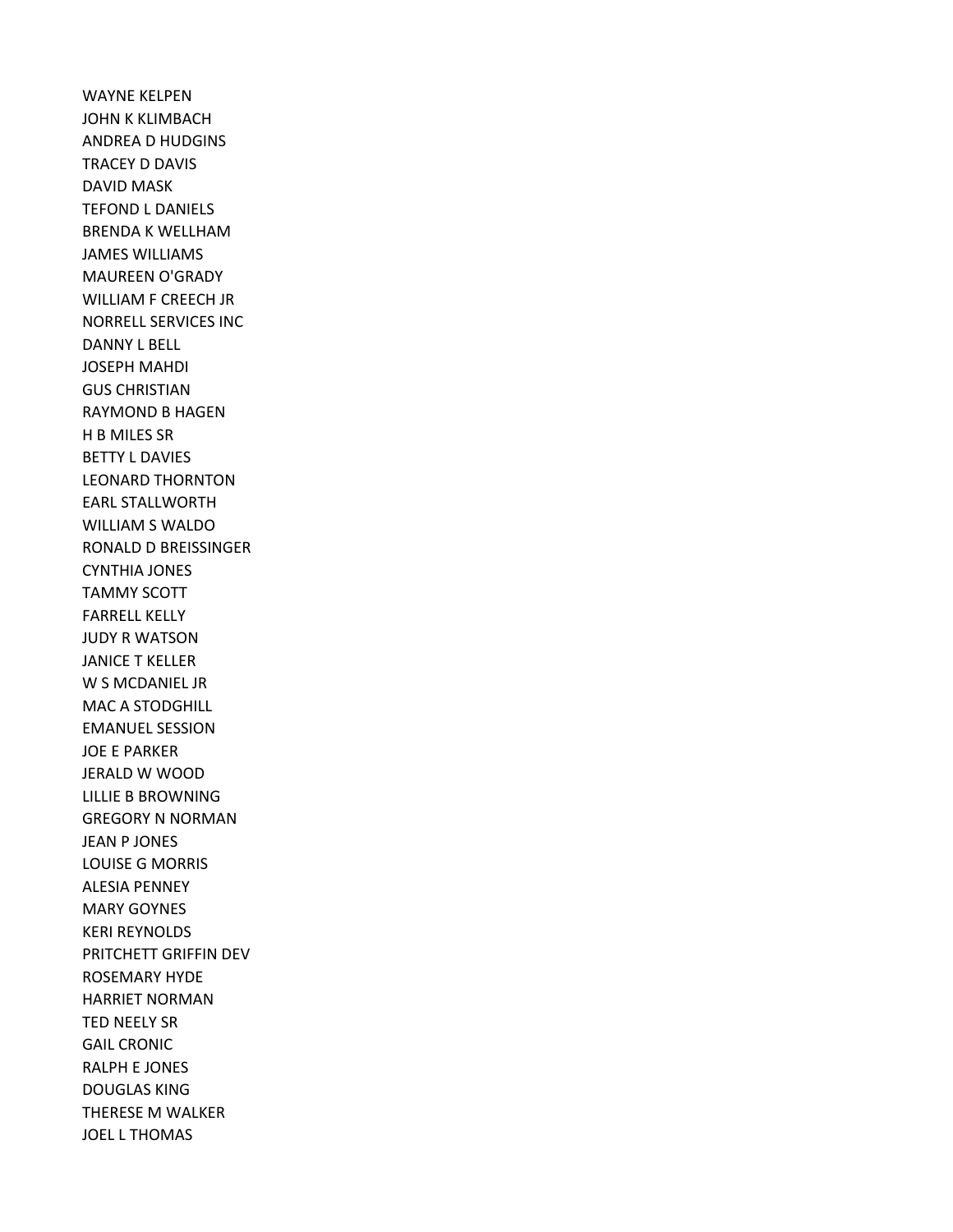MARY J WRIGHT ALLEN C KRANTZ LISA GISSENDANER LANA DENNIS CARLENE J AYCOX ROGER G ALLGOOD MARK DOEFFINGER ERNEST M WHITMIRE EDWARD A TURNER RHONDA JORDAN SHEILA J CALDWELL DANIEL G EASON NAOMI ALEXANDER DOUGLAS W DAVIS JANIS HUDSON ROBERT H ATKINS FREDERICK G MCFARLIN VERNON BROADNAX STEPHEN M ALTHAUS GARY D EZELL K D CAGLE EMORY R HARRIS TRINIDAD OTERO ARTHUR D LIKENS GLORIA J MCKINNEY CAREY M WILLIAMS C W BLAIR SHERRY D WHITFIELD PATRICIA KENT SUSAN D SHEPHERD VICTORIA S PICKETT WAYNE EICHER CAREY MALMSTROM SHELLY B HOLIFIELD DONALD F NEWMAN LUCY SOTO MICHAEL R BANTIN PAIGE C SORROW JOHN L MARTIN EDWIN WELLS PENNY G CAPES TINA D PALMER DAN HARRELL CONSTR WILLIAM C MCCRANIE MELVA EDWARDS MICHAEL EVANS TAMMIE B BOWIE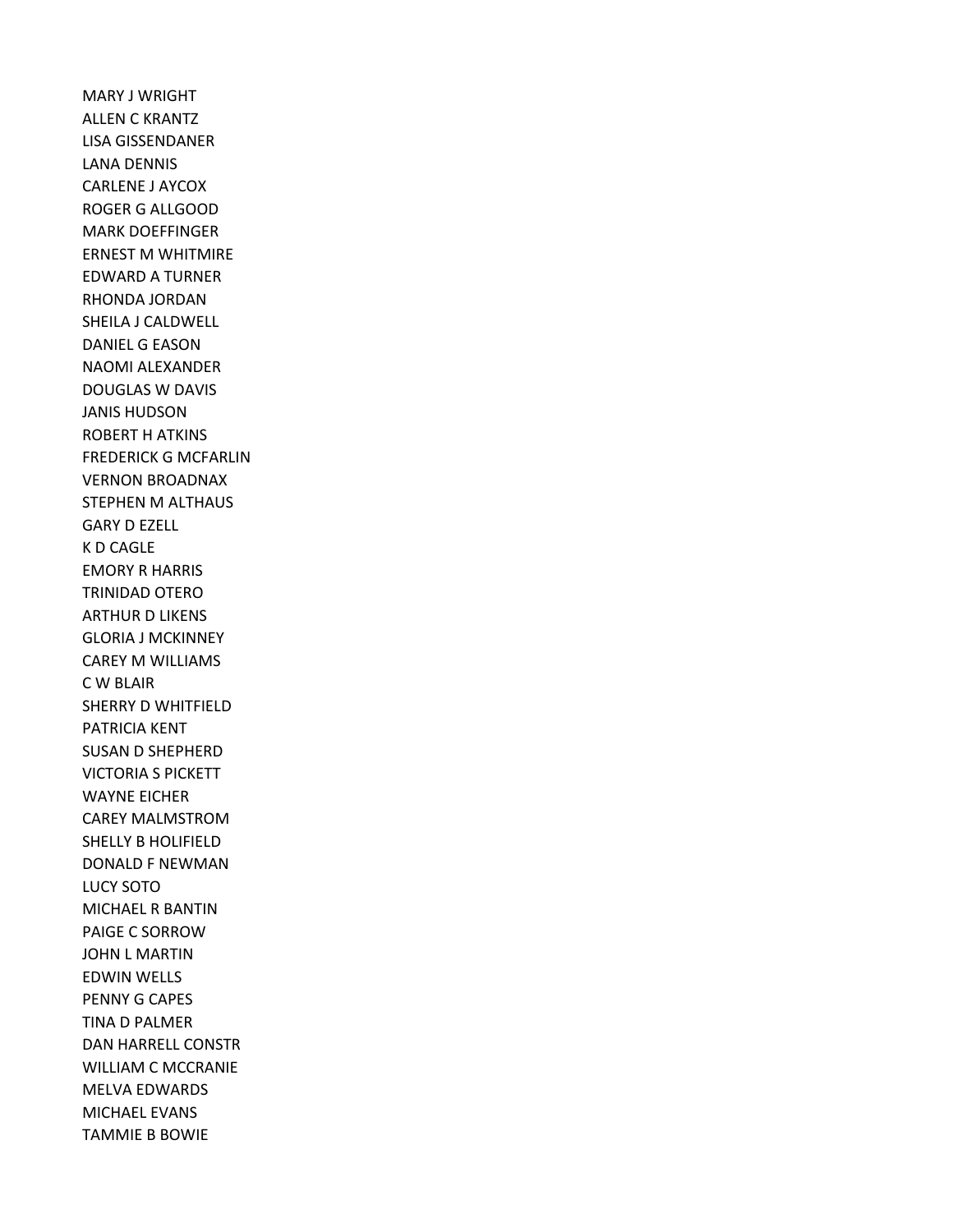BRENDA T PERKINS JAMES A MAYER BARBARA G MOSS FREDERICK ROBINSON MAUDLINE AGATE MONIQUE M GOODMAN STACY GOODMAN RAMONA K SPENCE LESLIE P BARTON MARTHA F WALKER DAVID G HART MICHAEL J FLAKE HARRY J PEARSON JR EDITH SMITH MICHAEL D ALDERMAN WIRELESS ETC., INC., SITE 0811-0000 DONALD C CRAWFORD CRAIG R HAMMONDS JAMES E ANDERSON LANDALL D OWENS RUTH A VIARS DONALD D KNIGHT BOBBIE J DAVIS CAREY R LOWE JONATHON S MCCLENDON SANDRA W CORCORAN DANA C MOORE SAMUEL J GRANT SANDRA L GRANT TERRY L LANDON BARBARA MYERS GRADY K DUKES JOHN D HANSEL DEBORAH A BLACK DEBORAH E PETTWAY-MCCLARN BEN J MORRIS JERRY JEWS O M I LAKEVIEW ALMA L ZACHERY PAUL OGELSBY AMERI-HOMES INC GARY S ANDERSON WADE M CARLISLE CHARLES TISDALE JOSEPH R JONES GARY A EDWARDS JOSEPH COLLINS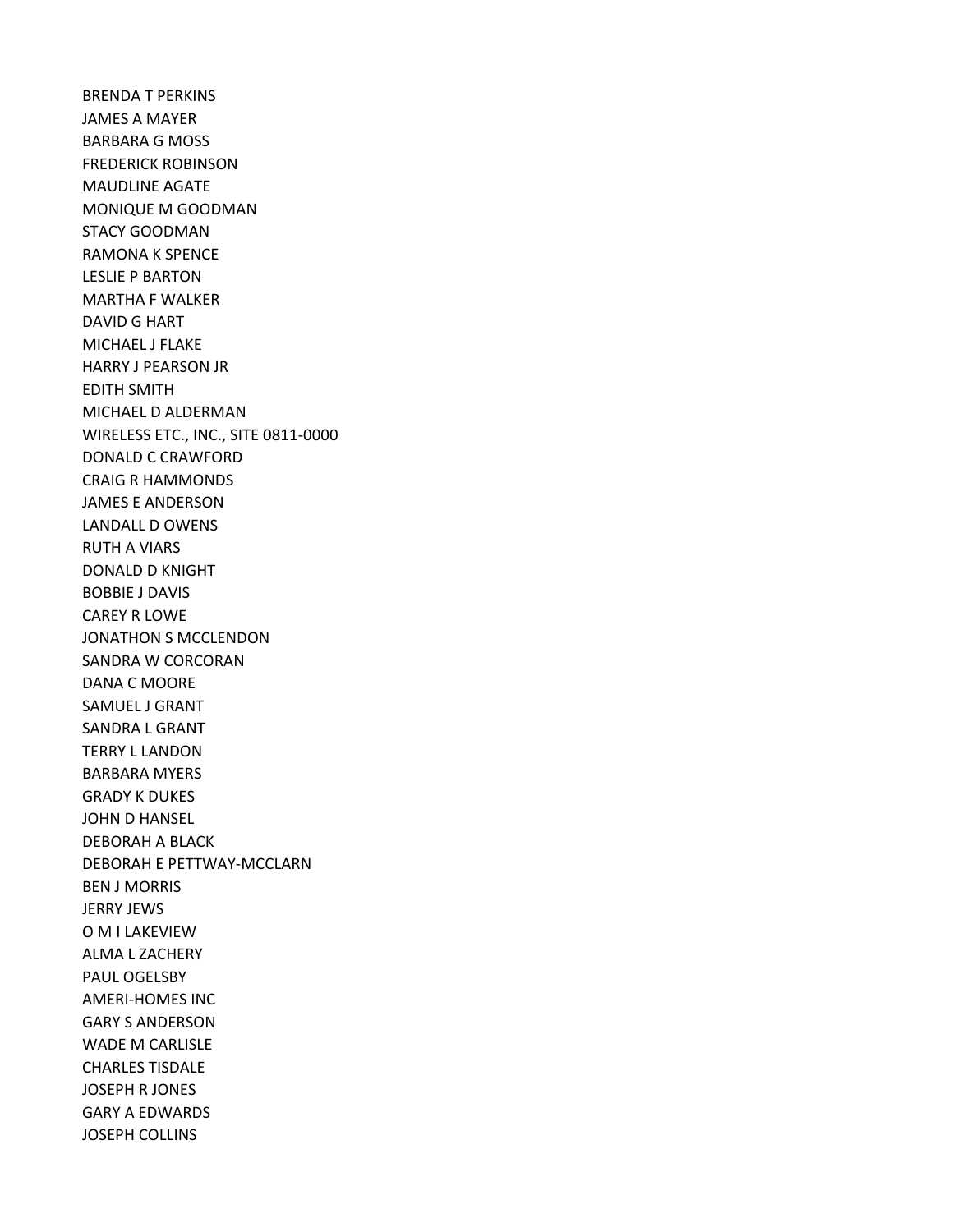LAURA L EVANS KANDY A FITE MANASE XIONG CAROLYN A FURRY MARY L COCHRAN JERRY R JOHNSON DANIEL D RENFROE NATALIE J HARRELL WALT A PFIRMAN TRAVIS D WRIGHT TENNIA L REID CATHERINE M CAMPBELL BARRY J RICHARDSON MICHAEL W BLANKENSHIP BRUCE E ATKINSON KATHLEEN D MARTIN ROBERT J BILKA CHERYL D THORNTON CATHERINE A TROUTMAN IRMA P DAWSON MICHAEL R GINN SUE E WILLIAMS BONITA C JOHNSON BARNEY M ATKINSON TOMMY W VICTOR TIMOTHY N OGLESBY CHARLES M POLLARD MICHELLE D WISER ULYSSES ISAAC SHIRLEY A LESTER PATRICIA S DAVIS MICHAEL D MCGRAW CRAIG C DEGARMO HERBERT T BRITT DEANN HOFFMAN TOMMY C WALTON M A HOOVER INC CHARLES L WASHINGTON JOHN B SAUER CATHERINE R BARROW TOPEKA CORBIN WOLF CAMERA INC #32 MICHAEL J COOK MARY E STOEFFLER ROSIE MCMILLIAN KENNETH B BROWN CHARLIN PRESTON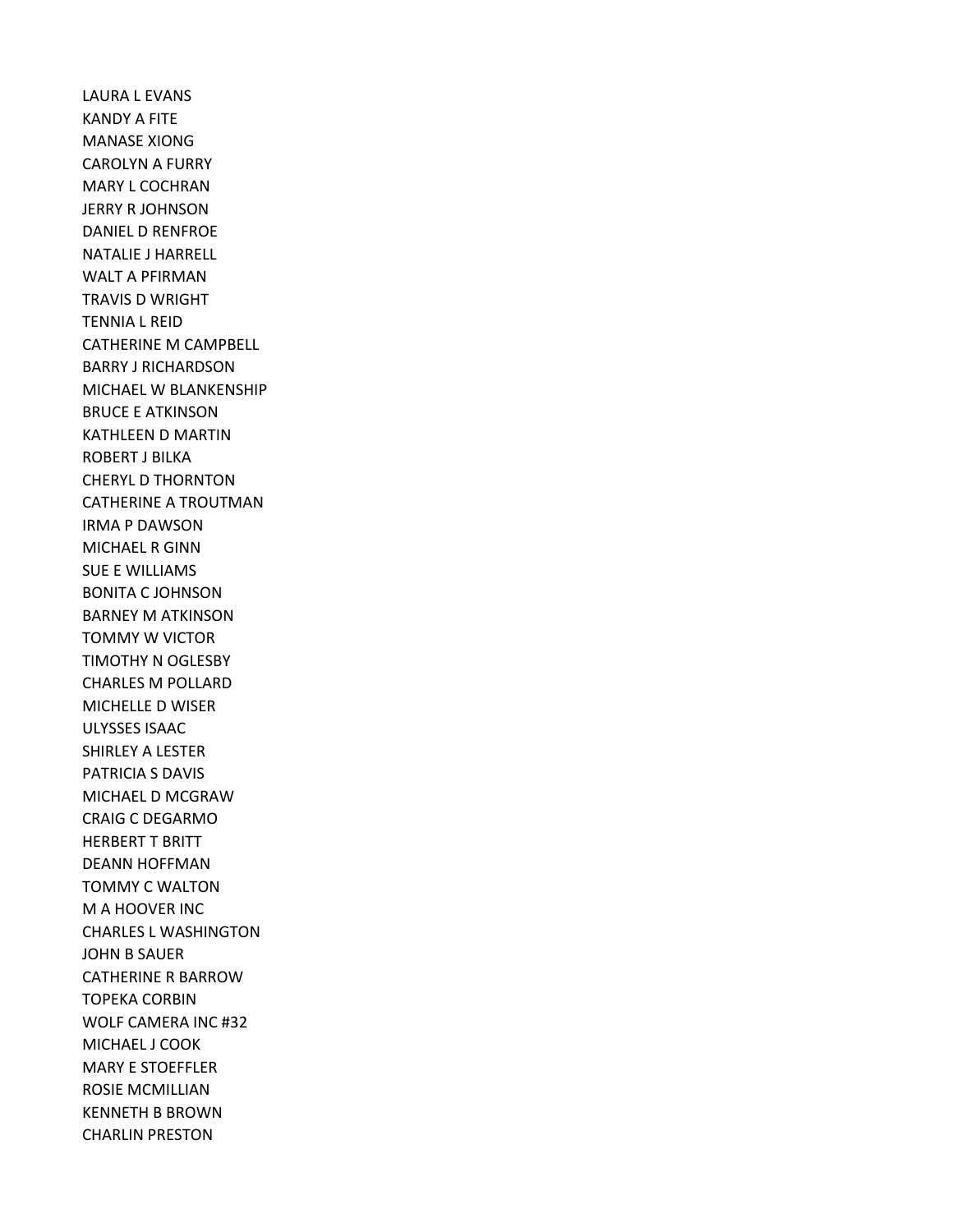THOMAS W CAMP MITZI HAMILTON GARY H YOUNGBLOOD MARY B AKINS DONALD C WRIGHT JR SHIRLEY A THOMAS MARC A DICKENS BARBARA J ETHRIDGE CHARLES C WELLS CYNTHIA A HEGWOOD YONG N SUH MARY A KILPATRICK RONALD W LASICHAK SUSAN HAMILTON MARY R HAMMONDS REGINA M ALEXANDER MARK D SPEER LORI C BAXLEY G L MORGANTHALL CHARLES M MUSKELLY CHARLES ALEXANDER JEFFREY R CLARK MARINA WILLIS BENNIE M SEARS KENNETH S GREEN CANDACE WILLIS ALISON BRUCE DON H HOWARD WINDY HILL GOLF COURSE MARIA CARMONA RICHARD A FLEMING HAROLD B BOYD MARIA LORENZO LARRY J RHODES KHADIAN HENRY SHELLI MANIS KRISTI L SIMS JUDY MASK JAMES A O'NEILL CAROL W FAMBROUGH TIMOTHY BROTHERTON JASON S THOMPSON CLIFFORD D NEAL PEYTON M MORRIS WES COPELAND SHELTON KEATON DAVID C HARMEL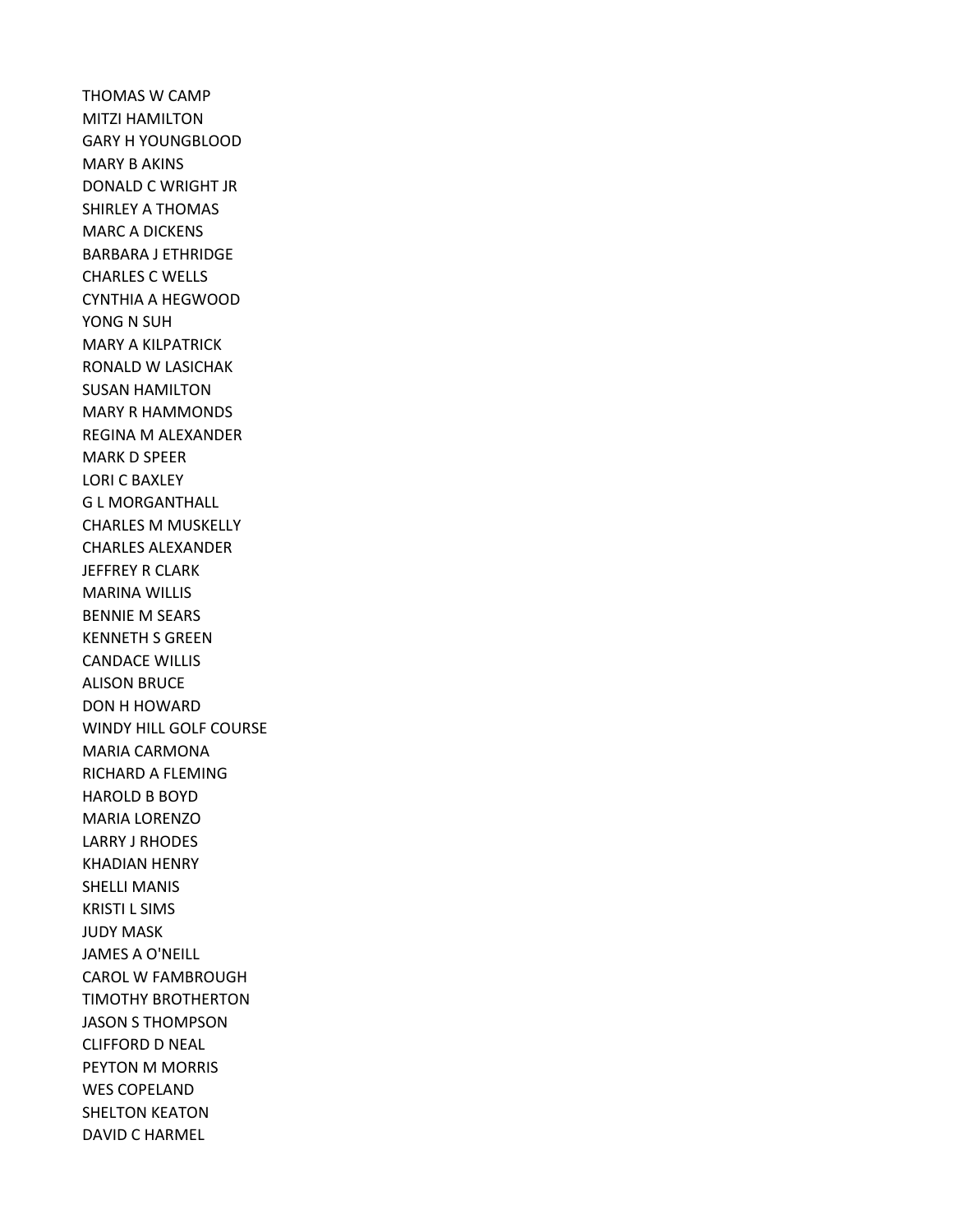GARY B PRUITT MICHAEL POND BETTY L PHILLIPS BILL SHELNUTT GARCIA DRYWALL CO VINCENT A LEWANDOWSKI WILLIE A MOON HONGWEI YAN GENEVA G BLITCH CONNIE C SUMMERS BELINDA R PRIVIN PHILLIP PAYNE BRIGETTE A ADAMS CHRISTOPHER DEFEO MARGARET A OLIVER DEBORAH E PHILLIPS SHARI D LLOYD GARY HAIGH DAVID GILES MIKE L FONDREN MARY C HARRALSON JOYCE MOORE ANGELA C GRANT-JONES B J MAYORS GAYLE A ROTHWELL ANDREA L MINGO KATRINA L GREEN GREGORY A BAILE JAMES A WILSON VIRGINIA P WOODALL TERESA A DUNCAN ROGER E CRAWFORD PATRICIA WRIGHT TONI T JOHNSON SUSAN BROXSON JERRY BAXTER SHANE MILLWOOD CONRAD R ESTES AMY M STOWE RENE GIBSON MARK D MEEKS SHEREE MILLS RICKEY BLACKBURN WALLACE KOHLER JO A JOHNSON ASHLEY SMITH BRUCE M WALDROP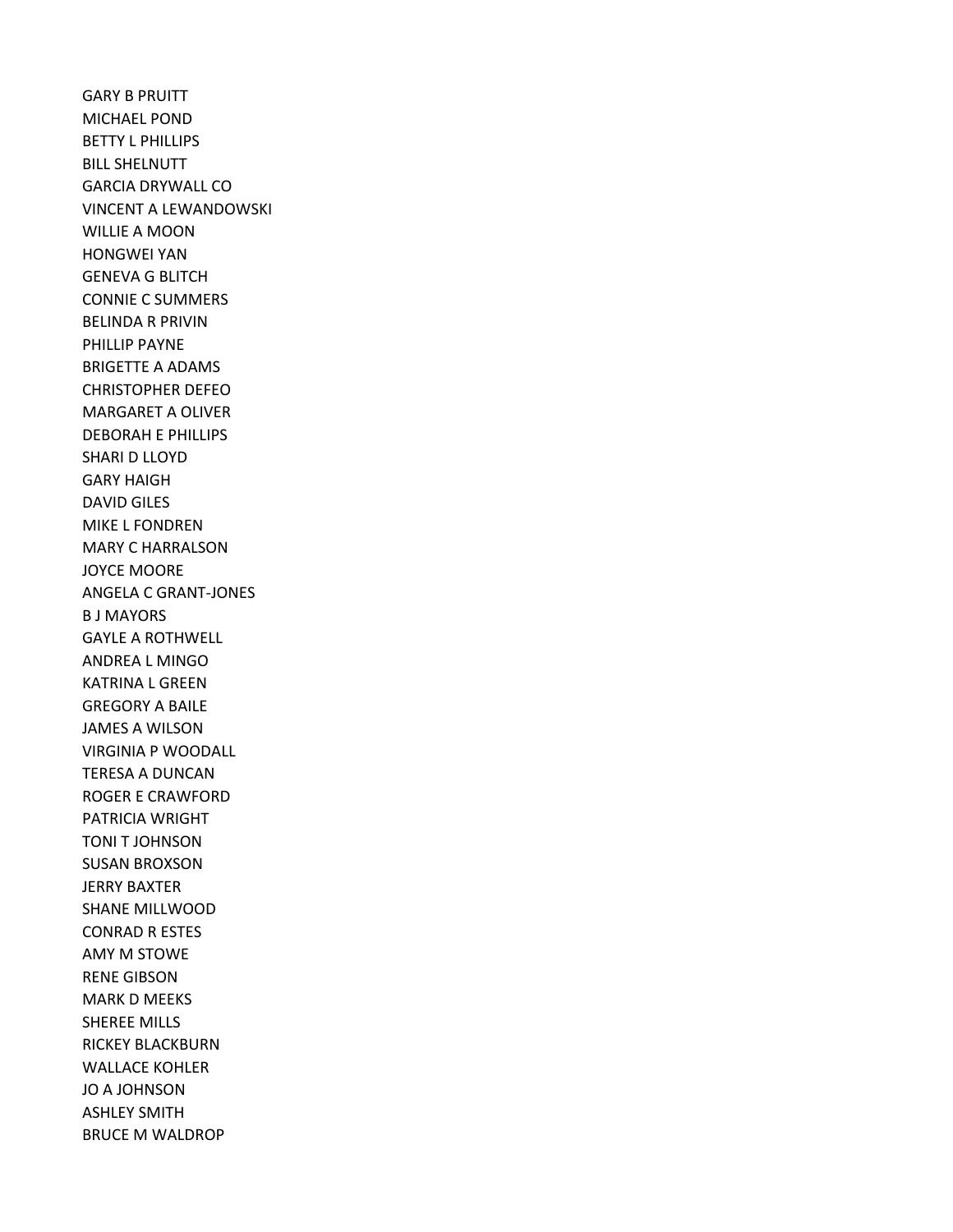GREG M SPEIR SHEILA BALOG TRACIE SCOTT KIRK MALCOLM CRYSTAL NORTHROP HARVEY J FORD HILLARY H NEWBY PAUL A GAGNE JEWEL MYLES CECILY N CHUNDRLEK ANGEL B FULLER SABRINA D WYATT DANNY E WHITMAN WILBUR L ADAMS JR DEBRA S DLUGOLENSKI KATHLEEN F JOHNSON ARTHUR L HORTON OSCAR R LOPEZ JIMMY A SPIVEY BERNARD SMITH TOM REA ROSE JORDAN-MONTGOMERY CHRIS A MENARD MARIANNE HAY HEIDI TAYLOR ALFRED KITCHENS WAYMON RUTLEDGE SHIRLEY J GOOLSBY CAMILLA A REESE ROSIE RIGGINS ADE FALABE TKO INC BARBARA WEST CRYSTAL MARTIN TIM HORN BAND & ORCHESTRA CENTER SHAWNTEE L KENNEDY JANICE F WILSON MICHAEL S PLONTKE MICHAEL CONERLY RODGER HUDSON WANDA D BLACK TAMMY P BROWN CYNTHIA L KIRKPATRICK CRAIG WIMER LATANGELA CHRISTMAN ROXANNE H WILLEY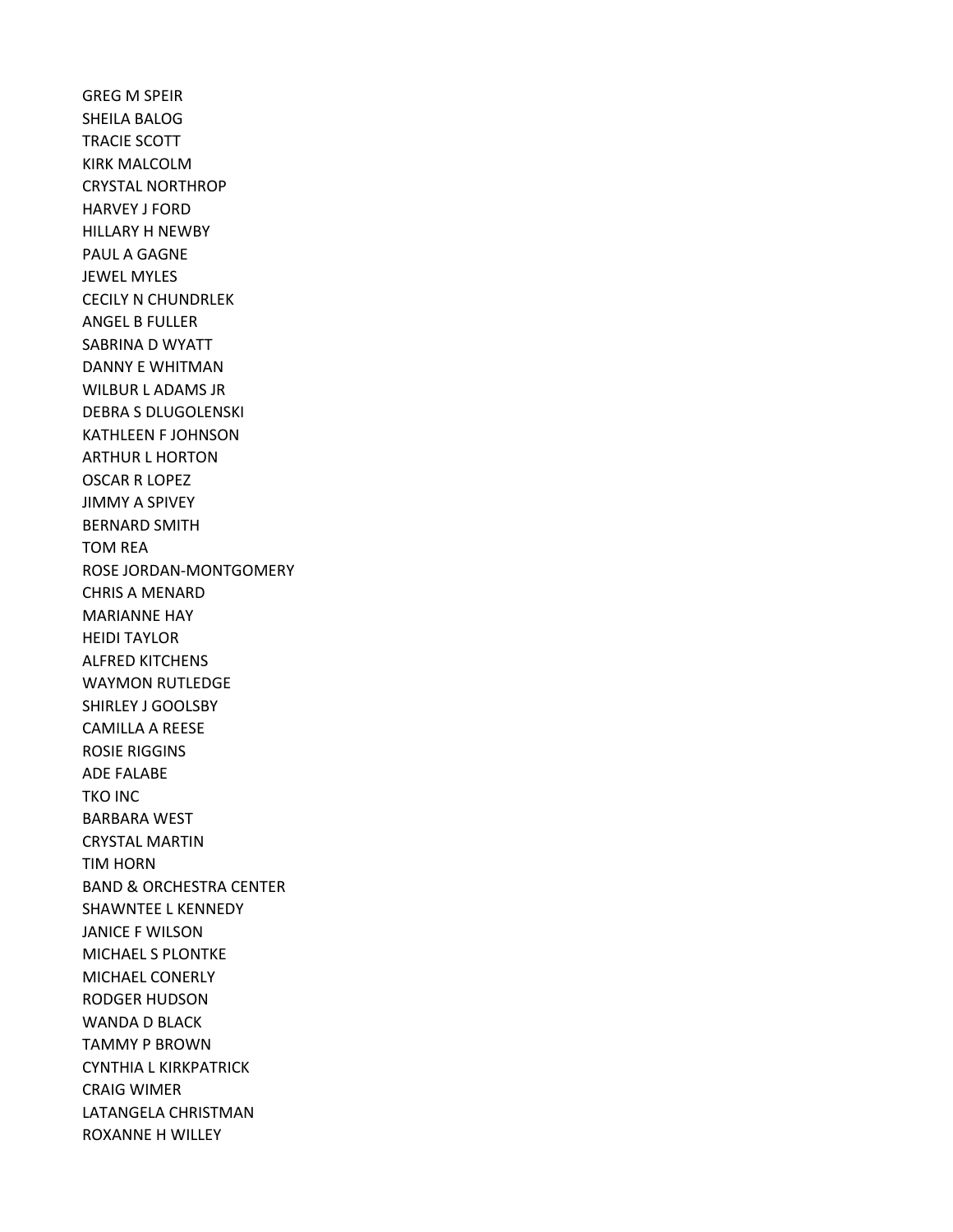FRANKIE S STAMEY PATRICIA DEES JOSEPHINE P WALKER RICARDO J HAGOOD STEVE HALVERSON MONICA TEASLEY ALFRED TATE ALONZO ALLEN JULIE LEMASTER MARC FORMAN JOHN PATTILLO BRIAN D BROWN LAURA K MCEVERS EA CRUDUP JR GREGORY MCCULLOUGH JASON GLOVER HOWARD L CARLILE JEFFERY J WALLACE CONRAD MARX NEELY'S REST SELENA E BORNER PEKING CHINESE RESTURANT MELISA D JUSTUS-JOHN LADONNA PRIESTLEY LABRECIA STOVALL SONOA SAUNDERS SONYA C JOHNSON ANNETTE JONES BRENDA L MATHEWS TERESA PETTITE LLOYD C GLASS ANGELA FRANCIS ERIC MUSICK KYLE ROWAN REV M HOLSTON DINAH H MOORE ROBERT J DRISKELL FAUSTINO CARMONA MARY ROWELL JAMES E MORRELL GARY MATHIS LOUIS H MAXWELL JIM GASTINEAU DAVID WALDROP EUGENE BENTON EBONY MILLER REGINA WILLIAMS